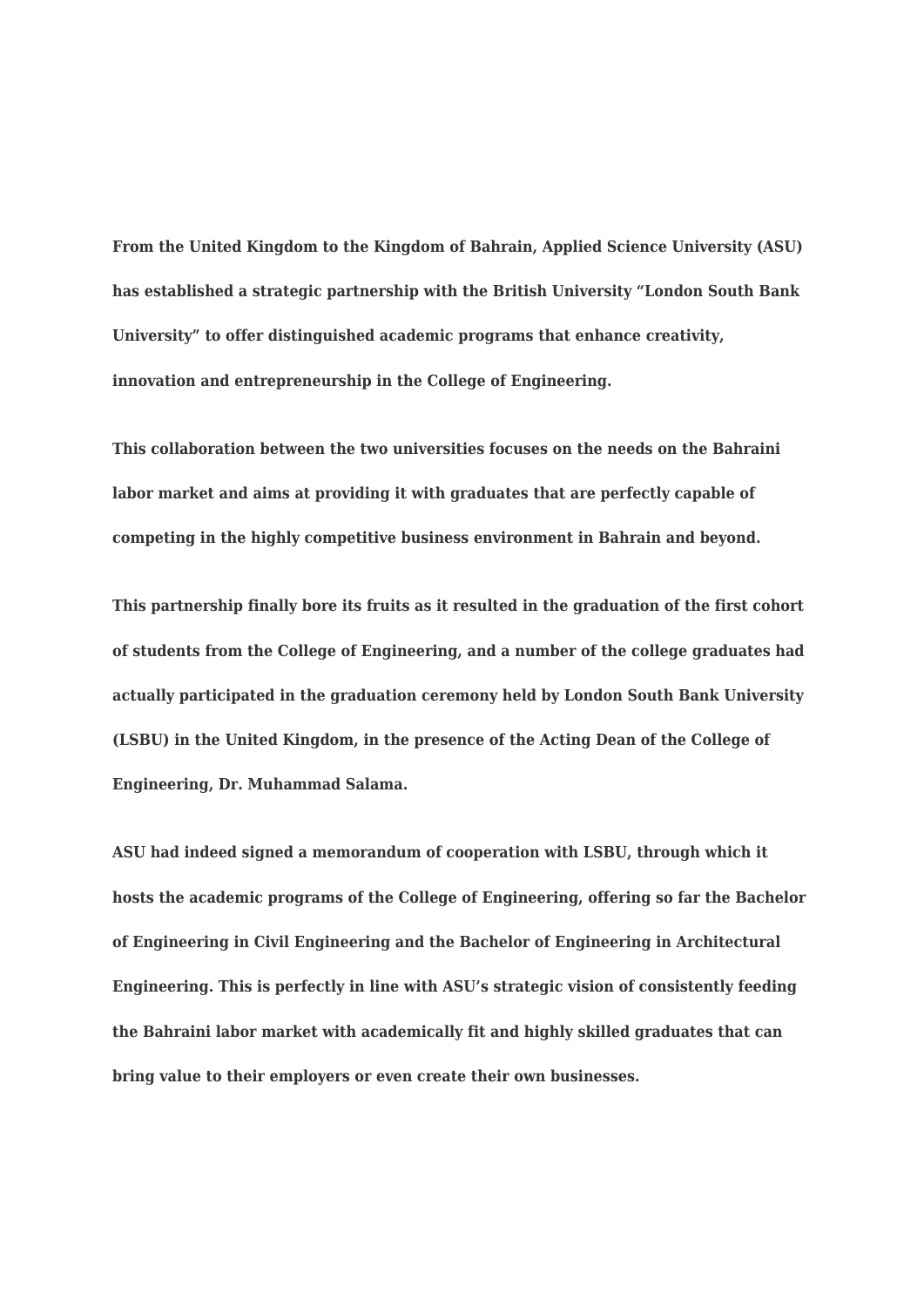**President of the University, Professor Ghassan Aouad, congratulated the graduates of the first cohort of the College of Engineering, pointing out that the University is particularly proud of graduating a new group of young Bahraini men and women who will join their colleagues in various fields of work and serve this beautiful country under its inspired leadership, as these graduates represent the fruit of the University's hard work for many years. He added that he believes they are the best ambassadors for the University and expressed his trust that they would set the example when it comes to dedication, professionalism, patriotism and hard work.**

**Professor Ghassan also stated that the graduates of the British programs will participate in the graduation ceremony of ASU's thirteenth and fourteenth cohorts of graduates, which will be held by the University at Al-Dana Theater, on Saturday, February 19, 2022, under the patronage of Her Excellency Dr. Shaikha Rana bint Isa bin Daij Al Khalifa, Secretary General of the Higher Education Council and Deputy Chairman of the Board of Trustees of the Higher Education Council, in the presence of representatives from LSBU as well.**

**For his part, the Acting Dean of the College of Engineering, Dr. Muhammad Salama, expressed his great pleasure in graduating the first batch of students from the College of Engineering, underlining that the cooperation with LSBU showcases ASU's intent to**